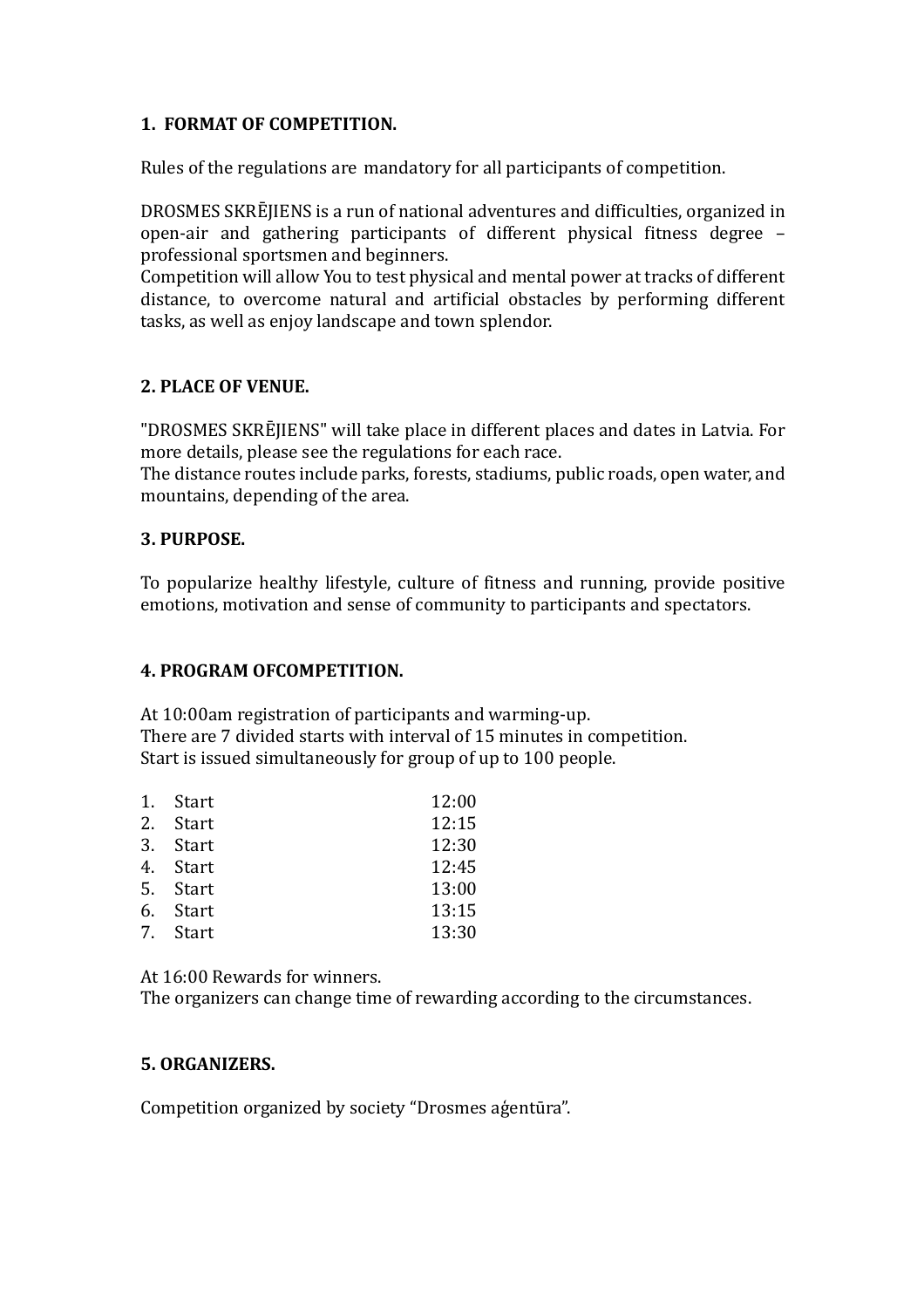## **6. PARTICIPANTS.**

7+ and 14+ km distances. Adults only. Participants are divided into women, men and team classes in every distance. Teams can consist of men, women and mixed group of 4-6 people. Team completes distance together in full group regardless of represented class. The team's finish time will be considered the time of last **team member** finished. Persons who are at least 14 years old in race day, can participate with a parent or guardian's written permission only. Persons under 14 years old can participate with a parent or guardians only.

## **7. REGISTRATION.**

Registration for participation is available at www.drosmesskrejiens.ly and on the day of competition starting from 10:00 am. Registration for participation on the day of competition is available only if any of starting time will have free places available.

Any participant can individually register for competition. A team for distance run can be registered by one selected responsible person, which assumes responsibility to inform every registered participant about rules of competition. Changes to the list of participants can be made not later than 10 days before **the event date. Changes cost 5 Eur.**

DOCUMENTS REQUIRED.

Identity document and event pass must be provided by participant for registration upon arriving. 

## **8. PARTICIPATION FEE.**

Participation fee does not vary depending on chosen distance.

Please see each competition regulation for prices and dates.

Participation fee includes participant's number, organization expenses, di, track marking, judges duty, results recordings, visual materials, pre-start warm-up with trainer, drinking water during the race and after finish line, emergency services, medal.

If participant cancel his participation or in case of Force Majeure the **participation fee is not being refunded. Any changes can be done, - start time,** event, team member, individual participant change or other changes by the **event, any manipulation will cost 5 Eur and can be change no later than 10** days before the start, mandatory by contacting info@drosmesskrejiens.lv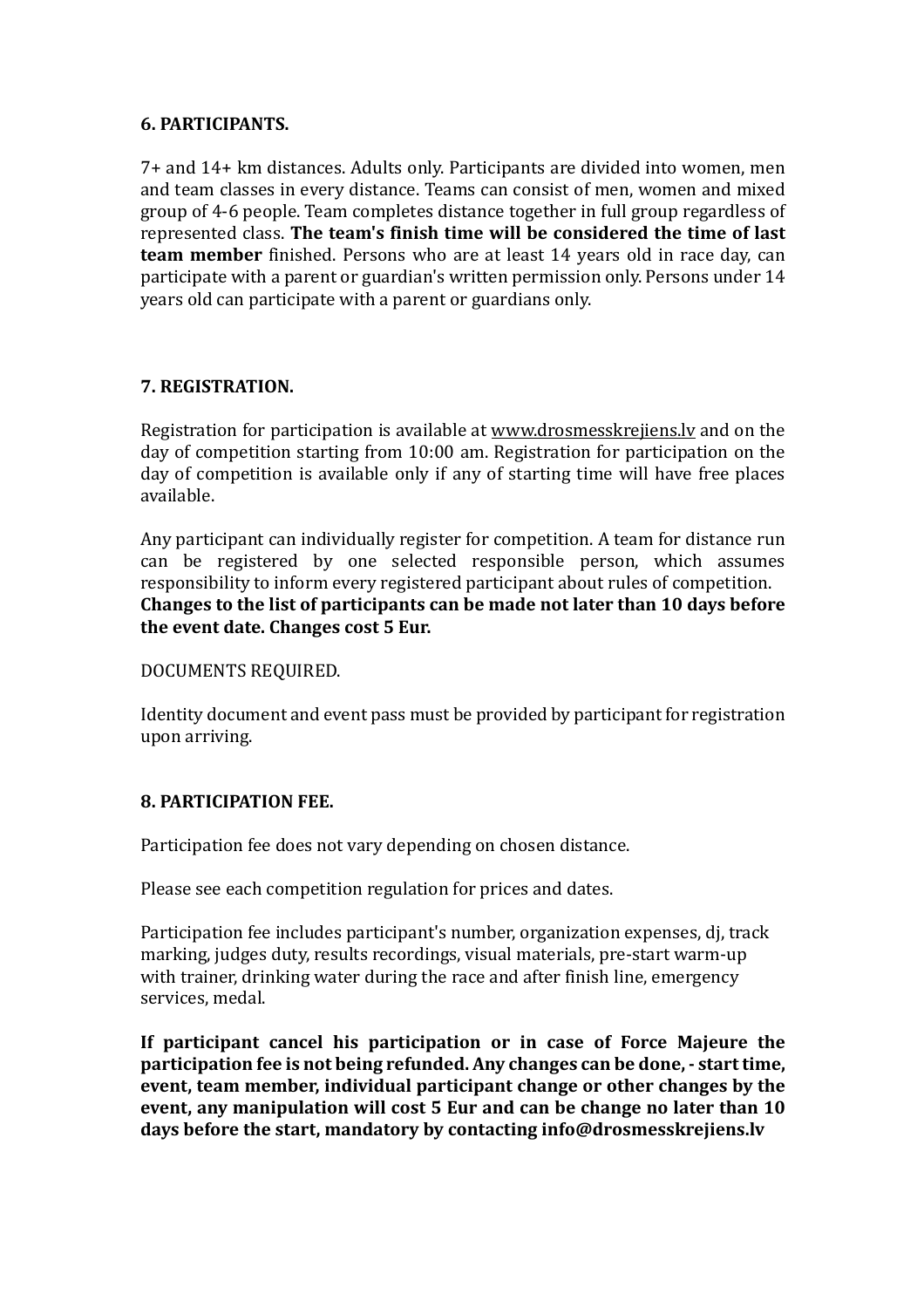## **9. DISTANCE.**

Distance zones are marked.

In total there are 2 distances:  $7+$  km and  $14+$  km. Planned distance lengths can be changed before the day of competition:

- 7 km with 15+ obstacles:
- 14 km with 30+ obstacles.

The distance includes refreshing stop with water.

There is 1 water station in 7 km distance and 2 water stops in 14 km.

The route of distance includes terrain landscape with many natural obstacles.

Participants must strictly follow zone of distance. If participant leaves distance zone, he must return to track at the same spot where he left it.

#### Time control.

The time is controlled for every participant with microchip attached to hand/leg below ankle or photo finish during the distance run. Every participant takes responsibility for the time control microchip from the moment when it has been provided up to the moment when the participant crossed the finish line and returned it back to organizers of competition. Non return microchip fee - 50 Eur. If the distance controlled by photo finish each participant is responsible for ensuring that the membership number is fixed throughout the running time and the number is clearly visible crossing the finish line.

Maximum time for distance run is 3h. If distance hasn't been closed in 3h, the participant or team is disqualified and result isn't recorded.

#### Obstacles of distance.

Wooden barriers of different size and form, rope nets, barbed wire obstacles, various other overcoming constructs – auto tires, ice-cold water pools, trenches, dust pits, natural water containers and other natural formations.

Distance tasks include carrying sandbags and wooden blocks, tractor tires dragging and etc.

In case of non-overcomeable obstacle the participant must perform penalty exercise. The instructions on exact exercise will be provided by referee at corresponding obstacle.

## **10. SEASON OVERALL RATING**

The total score is counted in women's, men's and team classes in each of the distances. The system of individual total points is calculated according to the principle - 1st place 1000 points, 2nd place 999 points, 3rd place 998 points and down. It is important to keep the same team name in the team classification throughout the season, the number of participants may change. In the system of team total evaluation points is calculated according to the principle - 1st place 1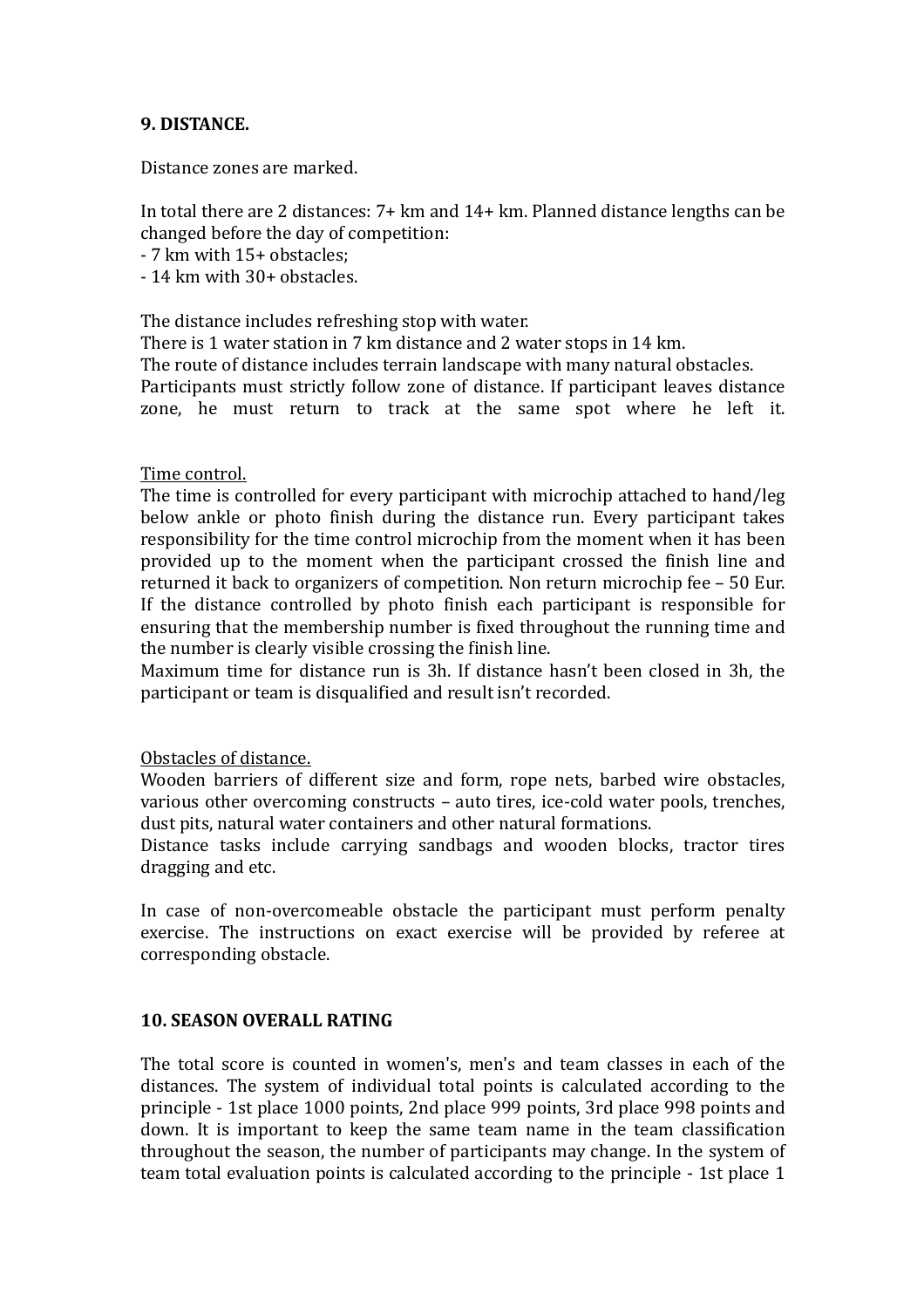point, 2nd place 2 points, 3rd place 3 points...

The number of races takes into account in the final evaluation of the end of the season - one race of the season is excluded. If there are 4 races in the season, the overall best results are taken from 3, if there are 6 races - the 5 best results. If the results are equally, at the end of the season, the participant or team that has shown the best result in the last race is awarded. The winners of the 1st place in each class are awarded.

#### **11. REWARDS.**

The winner will be determined after finishing time, the rewards are for men and women classes. The rewards are given to the first 3 places in every class.

#### **Only participants who will be on award winning pedestal will receive prizes and medals.**

7km, 14km M, F distance 7km, 14km teams 1. Sponsored rewards 1. Sponsored rewards 2. Sponsored rewards 2. Sponsored rewards 3. Sponsored rewards 3. Sponsored rewards

Results will be published at www.drosmesskrejiens.lv

## **12. RESPONSIBILITY OF PARTICIPANTS.**

All participants are responsible for getting acquainted with regulations of competition. 

The participant of competition is civically and legally responsible for all accidents and material losses occurred during participation in specified competition. When registering and entering track every participant takes full responsibility on his health adequacy for distance running.

The participant is responsible for:

• Possible collisions, fallings and other accidents in track.

- For his belongings left or loses.
- For his health condition during competition. In case of deterioration of health conditions, the participant undertakes to leave competition.

The participants refuse to submit any complains to organizers or other persons involved in event organization on possible accidents or material losses. The organizers of competition do not assume responsibility for possible injures and/or health disorders during competition.

Participants must provide help to other participants to best of their effort in case of injuries and inform organizers about accident or call emergency medical help via 113.

## **Attention!**

The participants are not allowed to soil nature in territory of track and they must respect environment.